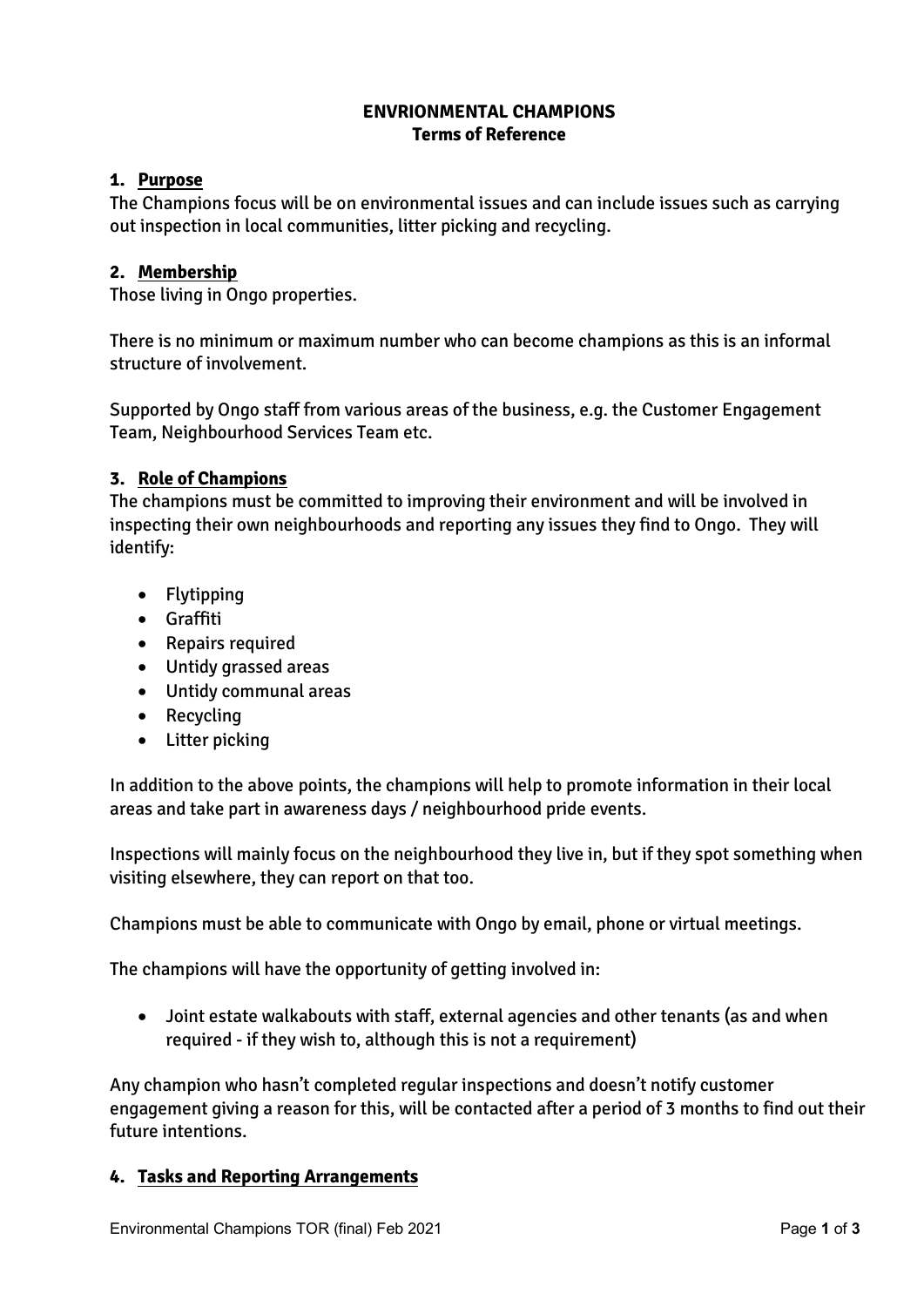Champions can carry out inspections at any time or they may just spot something as they walk to the shop, there are no stipulations as to when these should take place.

The champions will send photos and completed inspection sheets by email to the customer engagement team.

The customer engagement team will then use this information and will share it with the Tenant Inspectors group for discussion at their next meeting. Feedback from the Tenant Inspectors meeting is then shared with Community Voice.

Champions can litter pick at any time if disposing of the litter themselves. If they wish to carry out a larger litter picking exercise and require assistance with the disposal of the litter, then they should contact Neighbourhood Services at North Lincolnshire Council, who can provide the equipment. To make arrangements, email: [Neighbourhoodservices@northlincs.gov.uk](mailto:Neighbourhoodservices@northlincs.gov.uk).

### **5. Attendance at Meetings**

If the champions are interested they could attend a Tenant Inspector meeting as a guest observer to gain more understanding of the Tenant Inspector remit (this is optional).

### **6. Promotion & Recruitment**

To help with the recruitment of champions, promotion will be carried out using social media, articles in Key News and via Ongo staff.

All expressions of interest will be directed to the customer engagement team who will then arrange a meeting with the interested individual. At the meeting the role and responsibilities of the champion will be fully explained and responsibilities identified.

### **7. New members**

When a new champion is recruited they will be provided with an induction folder containing copies of all paperwork relevant to the role, including the code of conduct which all the new member will be asked to sign.

### **8. Training**

Training will include health and safety, lone working and risk assessments that are already in place (copy to be provided). Individual risk assessments will be completed with the champions to cover lone working and anything else that may be required (e.g. if there are health issues to be considered)

PPE (protective personal equipment) will be provided to champions, e.g. gloves, litter picker, waste bags, hi visibility waistcoat etc.

Other training opportunities for champions will include:

a) attending webinars on environmental issues, carbon reduction plans etc. (optional)

b) to be trained as a qualified Energy tenant champion, (optional).

# **9. Risk assessments and Health & Safety**

Risk assessments are in place for champions to minimise risks to their health and safety when carrying out inspections (from Ongo Homes) or litter picking (from North Lincolnshire Council).